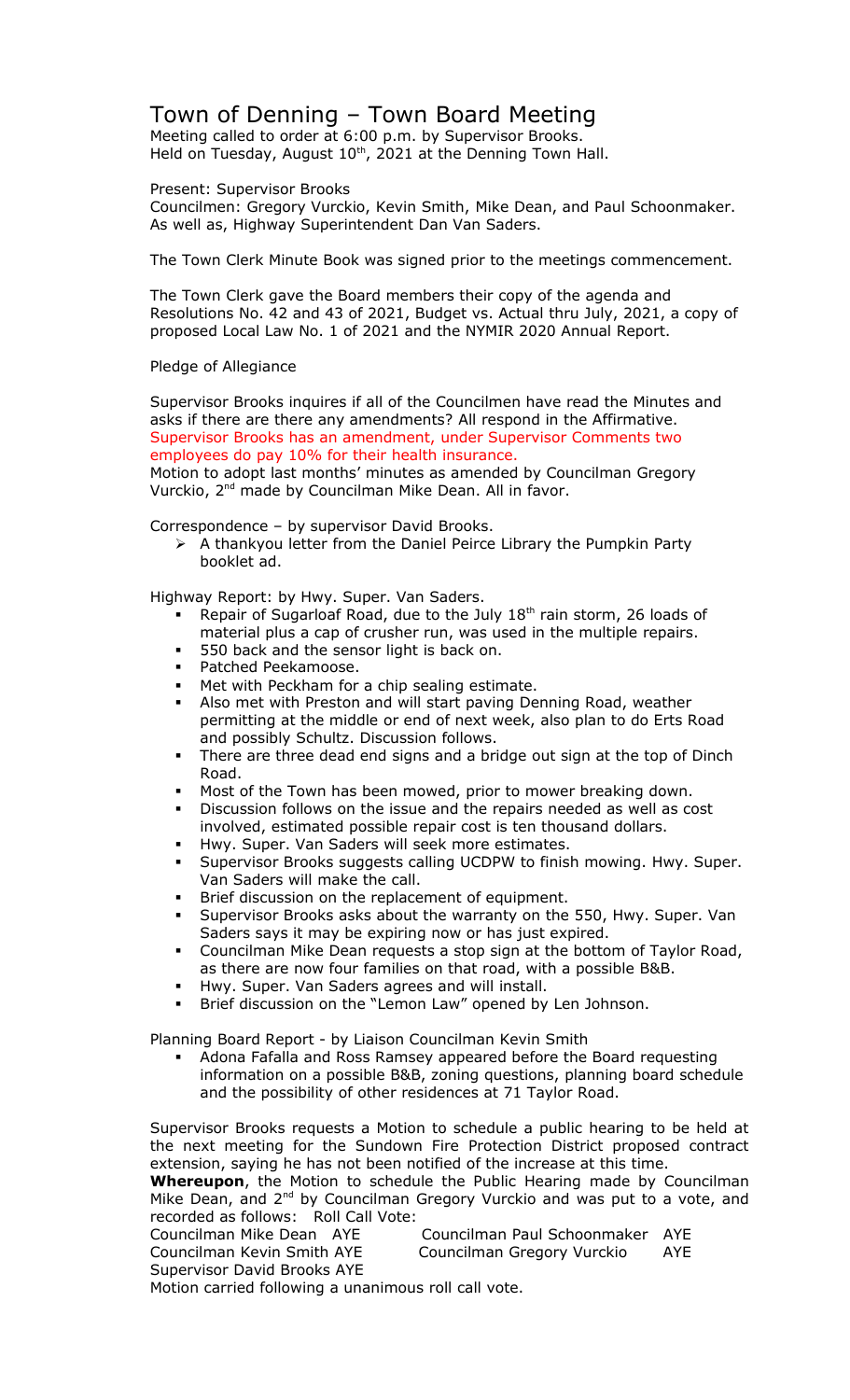Highway Pre-Pay Vouchers presented by Hwy. Super. Van Saders. (See Warrant #8 Pre-Pay, vouchers #26-28) MVP Healthcare, Inc. DA9060.8 \$11,579.23. Trust & Agency Acct. A9030.8 \$790.97, \$823.09.

Highway Vouchers presented by Hwy. Super. Van Saders. (See Warrant #7, vouchers #116-128) Arkel Motors Inc. DA5130.4 \$ 481.76. Bottini Fuel Corp. DA5110.4 \$4,322.23. Buddenhagen's Ford Inc. DA5130.4 \$1,003.56. Case Tire Service Inc. DA \$364.00. E.Tetz DA5110.4 \$1,158.75. Hoffman Equipment DA5130.4 \$51.10. Mombaccus Excavating Inc. DA5110.4 \$3,563.50. Tractor Supply DA5130.4 \$15.99. Zanetti's Service Center LLC DA5130.4 \$926.00. Callanan DA5110.4 \$1,576.14. FleetPride Inc. DA5130.4 \$270.46. North East Parts Group Da5130.4 \$1,262.58. Wood Repair DA5130.4 \$375.00.

General Pre-Pay Vouchers presented by Supervisor Brooks. (See Warrant #8PP, vouchers #55-62) Catskill Hudson Bank A1460.4 \$78.00. Central Hudson A8160.4 \$35.42, A1620.4 \$148.24, A5132.4 \$273.40. MVP Health Care DA9060.8 \$7,692.20. TWC A1620.4 \$184.81. Trust & Agency Acct. DA9030.8 \$263.23, \$727.00.

General Vouchers, presented by Supervisor Brooks. (See Warrant #8, vouchers 102-115) Archie Ackerley A3510.4 \$87.36. Animal Hospital of Sullivan county A3510.4 \$23.60. Bottini Fuel Corp. A5132.4 \$261.65. Central Hudson A5182.4 \$138.46. Dell Inc. A5132.4 \$1,239.98. Eagle Fire Safety A5132.4 \$ 252.00, A1620.4 \$136.85. E-Nable A1460.4 \$495.00. Jonathan Follender A9060.8 \$ 573.88. Home Depot Credit Service A5132.4 \$229.00. MVP A9060.8 \$27.50. Rich Lowe A1620.4 \$400.00. Quill.Com A5132.4 \$94.34, A8160.4 \$51.81, A1620.4 \$831.08. Schwaab, Inc. A1410.4 \$85.25. UCRRA A8160.4 \$3,221.83.

Capital Vouchers, presented by Supervisor Brooks. (See Warrant #8, voucher 2) Nancy Parrow A8130.4 \$350.00

Supervisor Brooks inquires if the Councilman are satisfied with the audit of the vouchers? The Councilmen respond in the affirmative.

Resolution No. 42 of 2021 read by Supervisor Brooks. **WHEREAS** New York State General Municipal Law Sections 103 and 104-4 permit the pre-audit function of vouchers, as a form of internal controls in the checking of claims and supporting documentation. And

**WHEREAS** the Sections 118 and 119 of New York State Municipal Law also authorize the auditing authority to approve of Said vouchers. AND

**WHEREAS** the Office of the New York State Comptroller Division of Local Governments and Accountability: Budgets and Finances also approves of this method.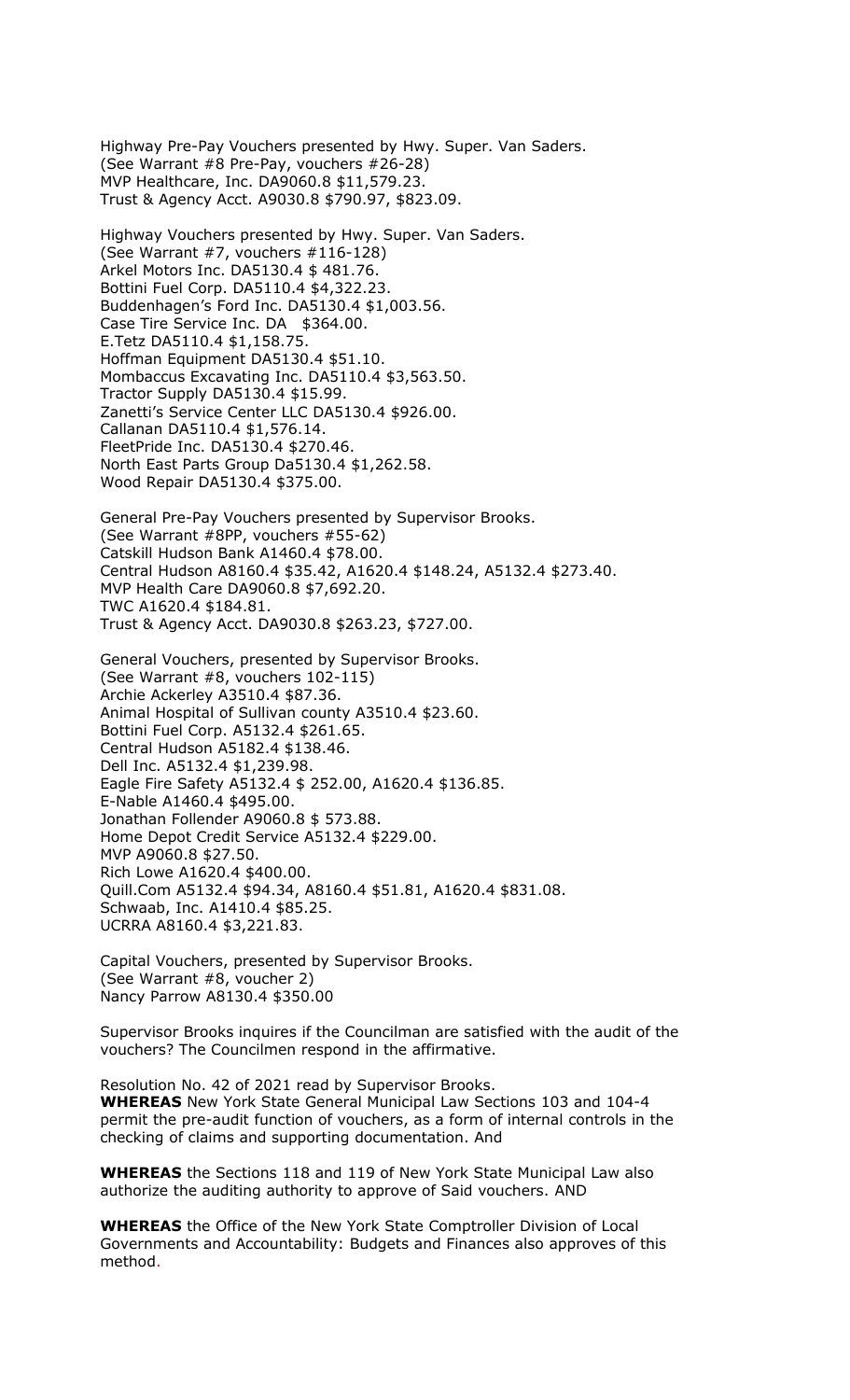**NOW THEREFORE BE IT RESOLVED** that the Town of Denning Town Board **HEREBY** approves of and authorizes payment of the following Warrants:

Highway Fund Warrant No. 8 Prep Pay Vouchers No. 26-28. Highway Vouchers Warrant No. 8, Vouchers No. 116-128. General Fund Pre-Pay Warrant No.8 Vouchers No. 55-62. General Fund Warrant No.8 Vouchers No. 102-115. Capital Fund Sewage Disposal Vouchers Warrant No. 8 No. 2.

**Whereupon**, the Resolution was put to a vote, and recorded as follows: Motion to adopt and approve by Councilman Mike Dean, 2<sup>nd</sup> by Councilman Paul Schoonmaker. Roll Call Vote: Councilman Mike Dean AYE Councilman Paul Schoonmaker AYE Councilman Kevin Smith AYE Councilman Gregory Vurckio AYE Supervisor David Brooks AYE Motion carried following a unanimous roll call vote.

Resolution No. 43 of 2021 read by Supervisor Brooks. **WHEREAS** New York State Town Law §64-3 permits local governments to adopt laws concerning the property, affairs or government of the Town, and General Municipal Law 3c allows an override to the tax levy limit. And

**WHEREAS** the Tax Override Law is a budgetary tool authorized and mandated for use by New York State, And

**WHEREAS** the Town of Denning Town Board intends to keep its financial obligations.

**NOW THEREFORE BE IT RESOLVED** that the Town of Denning Town Board **HEREBY** approves Resolution No. 43 of 2021 formally introducing Proposed Local Law No. 1 of 2021, Titled: Tax Levy Limit Override.

**BE IT FURTHER RESOLVED** that a Public Hearing be held on Tuesday, September 14, 2021, providing the meeting is held that day, depending on the Governors Executive Order, prior to the start of the regularly scheduled Town Board / Business meeting at the Denning Town Hall to commence at 6 pm.

**FURTHER BE IT RESOLVED** that if SAID Tax Cap Override is not needed then Local Law No. 1 of 2021 will be **RESCINDED**, by resolution as required by New York State law.

**Whereupon**, the Resolution was put to a vote, and recorded as follows: Motion to adopt and approve by Councilman Kevin Smith,

2<sup>nd</sup> by Councilman Mike Dean. Roll Call Vote: Councilman Mike Dean AYE Councilman Paul Schoonmaker AYE Councilman Kevin Smith AYE Councilman Gregory Vurckio AYE Supervisor David Brooks AYE Motion carried following a unanimous roll call vote.

Supervisor Comments:

- Supervisor Brooks informs the Board he has a meeting with Assemblyman Brian Miller, Senator Mike Martucci, a Sullivan Legislator, as well as, Town of Neversink Supervisor Chris Matthews, Hwy. Super. Kelly, and Sullivan County DPW Commissioner Ed McAndrew to discuss Sundown Road, the Sundown Bridge, the need for more broadband and other issues.
- There are twelve to fourteen spots that must be repaired before Sundown Road can be paved and the Sundown Bridge is in need of replacement and both are in need of funding.
- Supervisor Brooks he feels the Blue Hole, is 100% better than last year.
- Discussion opened on the speed trailer on Denning Road.
- Tickets are being issued on the Sullivan side and soon the Ulster side.

Supervisor Brooks calls for Councilmen Comments:

- Discussion opened on bicyclists, one problem is they do not move over or follow the rule of law.
- Councilman Vurckio agrees the Blue Hole is much better than last year.
- Councilman Vurckio informs the Board that right now the CWT is having a secretarial issue, so he is unsure if a meeting will be held this month or not.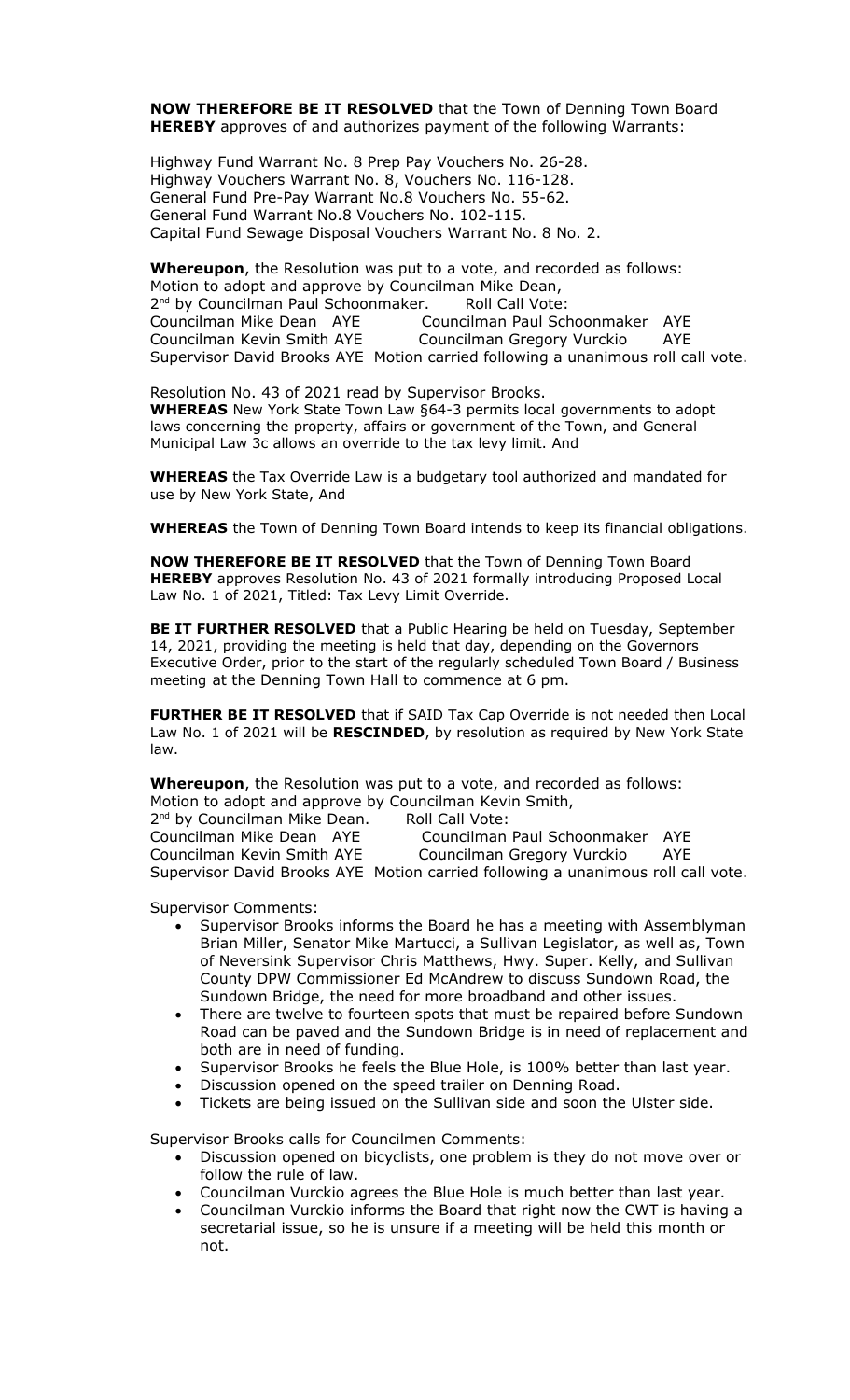- Councilman Dean comments when he went thru Peekamoose this past weekend, everything looked fine. He further requests that Hwy. Super. Van Saders does not wait to long to install the stop sign.
- Supervisor Brooks opens a discussion on buses on Red Hill.
- Resident Lillian Scoles says yes, there were three buses, one empty at the top of Dinch and when they drove down to the bottom there were 2 more large school buses with 75 to 100 Hasidic men, they had a fire going.
- She is unsure of who's property it is, discussion follows.
- Supervisor Brooks asks if she recalls the bus company and the date; she replies  $1<sup>st</sup>$  Student and last Wednesday.
- Supervisor Brooks requests if it is noticed again to be notified right away.

Supervisor Brooks call for Public Comment; Asking Tammy and Lenny Johnson what is going on, asking them to please say what is on your mind.

- o Kimberly Ottino and Bob Houghtaling join in on the discussion.
- Points of discussion:
	- o Raises.
		- o Supervisor Brooks replies that everyone gets an equal raise.
		- $\circ$  Complaints that the two new employees pay 10% of their health insurance when the longer tenured guys don't.
		- o Kimberly Ottino wants a clothing and foot ware allowance and wants to know why Rob Totten's truck does not have a wing.
		- o Hwy. Super. Van Saders responds because it is a two-wheel drive. Discussion follows.
		- $\circ$  Complaints on the lack of new shirts this year, Supervisor Brooks is surprised and asks Hwy. Super. Van Saders; who replies he will order long sleeve ones.
		- o Supervisor Brooks explains he was not knocking anyone in his comments last month, but the fact remains of the \$300,000.00 in grants monies he has applied for and received all but \$25,000.00 has gone to the highway department to improve their work environment. Whether insulating the lunchroom and shop, new furnace, three new pickups, new Freightliner, new backhoe, generators, paving the lot and more.
		- $\circ$  The remaining \$25,000 went to pave the town hall parking lot.
		- $\circ$  Resident Lillian Scoles asks if it is true that the highway crew is not allowed to attend board meeting and that if they do, they will be fired?
		- o Supervisor brooks responds no, everyone is welcome and able to attend, he does not know where that came from.
		- $\circ$  Lenny Johnson, says we are a team and would like to be paid on level with other towns and Ulster County, they want their fair share and don't want to be on the bottom.
		- o Discussion on truck, equipment, repair and replacement costs.
		- o Lillian Scoles asks who is on the ZBA, and the planning board?
		- o Supervisor Brooks reads her a listing of both boards' members.
		- o Lillian Scoles then asks what can be done about bicyclists, they leave debris, mark up the roads, ride four across and traverse the hills, she further states, she doesn't like what she is seeing in our community. o Discussion opened on zoning and development.
		-
		- o Supervisor Brooks remarks we are extremely limited in future development due to NYS owning 68% of the Town, the DEP owns 10% and the Frost Valley YMCA has 7%. The terrain also limits development as you cannot have a septic on a 15% grade and our zoning now has larger acreage for lots.

Supervisor Brooks calls for any further comments or discussion. There is none. He the thanks the public for attending.

Respectfully submitted by Joy Monforte, Town Clerk August 11<sup>th</sup>, 2021